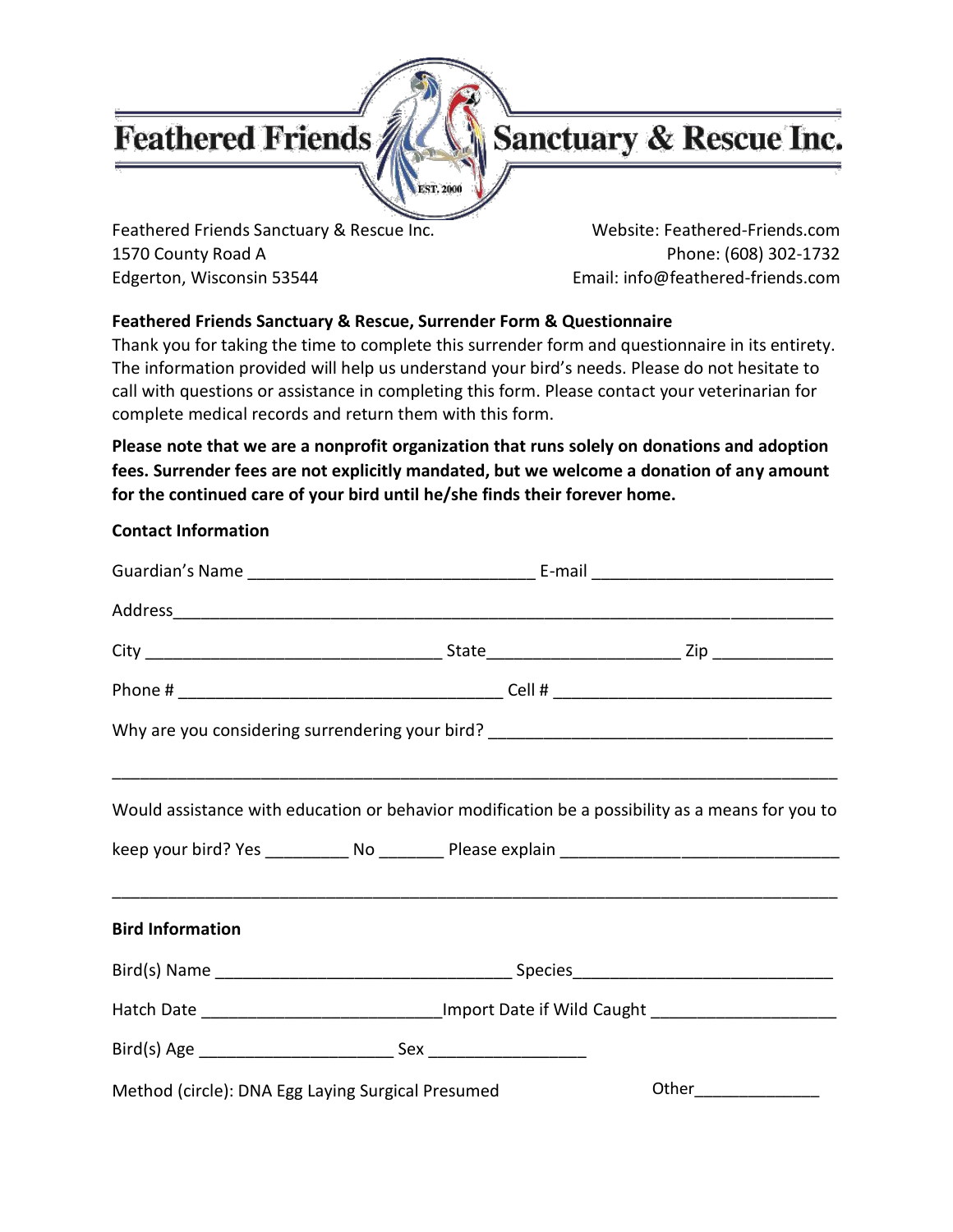| Feathered Friends                                                                             |           | <u> 1989 - Johann Barn, mars ann an t-Amhain Aonaich an t-Aonaich an t-Aonaich an t-Aonaich an t-Aonaich an t-Aon</u><br><b>Sanctuary &amp; Rescue Inc.</b> |
|-----------------------------------------------------------------------------------------------|-----------|-------------------------------------------------------------------------------------------------------------------------------------------------------------|
|                                                                                               | EST. 2000 |                                                                                                                                                             |
| Feathered Friends Sanctuary & Rescue Inc.<br>1570 County Road A<br>Edgerton, Wisconsin 53544  |           | Website: Feathered-Friends.com<br>Phone: (608) 302-1732<br>Email: info@feathered-friends.com                                                                |
|                                                                                               |           |                                                                                                                                                             |
| Where did you acquire your bird? (circle):    Pet Store Breeder Shelter Bird Club             |           |                                                                                                                                                             |
|                                                                                               |           |                                                                                                                                                             |
|                                                                                               |           |                                                                                                                                                             |
|                                                                                               |           |                                                                                                                                                             |
|                                                                                               |           |                                                                                                                                                             |
|                                                                                               |           |                                                                                                                                                             |
| Clinic Name                                                                                   |           |                                                                                                                                                             |
| Health Information (If possible, please obtain complete vet records and attach to this form.) |           |                                                                                                                                                             |
|                                                                                               |           |                                                                                                                                                             |
|                                                                                               |           |                                                                                                                                                             |
|                                                                                               |           |                                                                                                                                                             |
|                                                                                               |           |                                                                                                                                                             |
|                                                                                               |           |                                                                                                                                                             |
|                                                                                               |           |                                                                                                                                                             |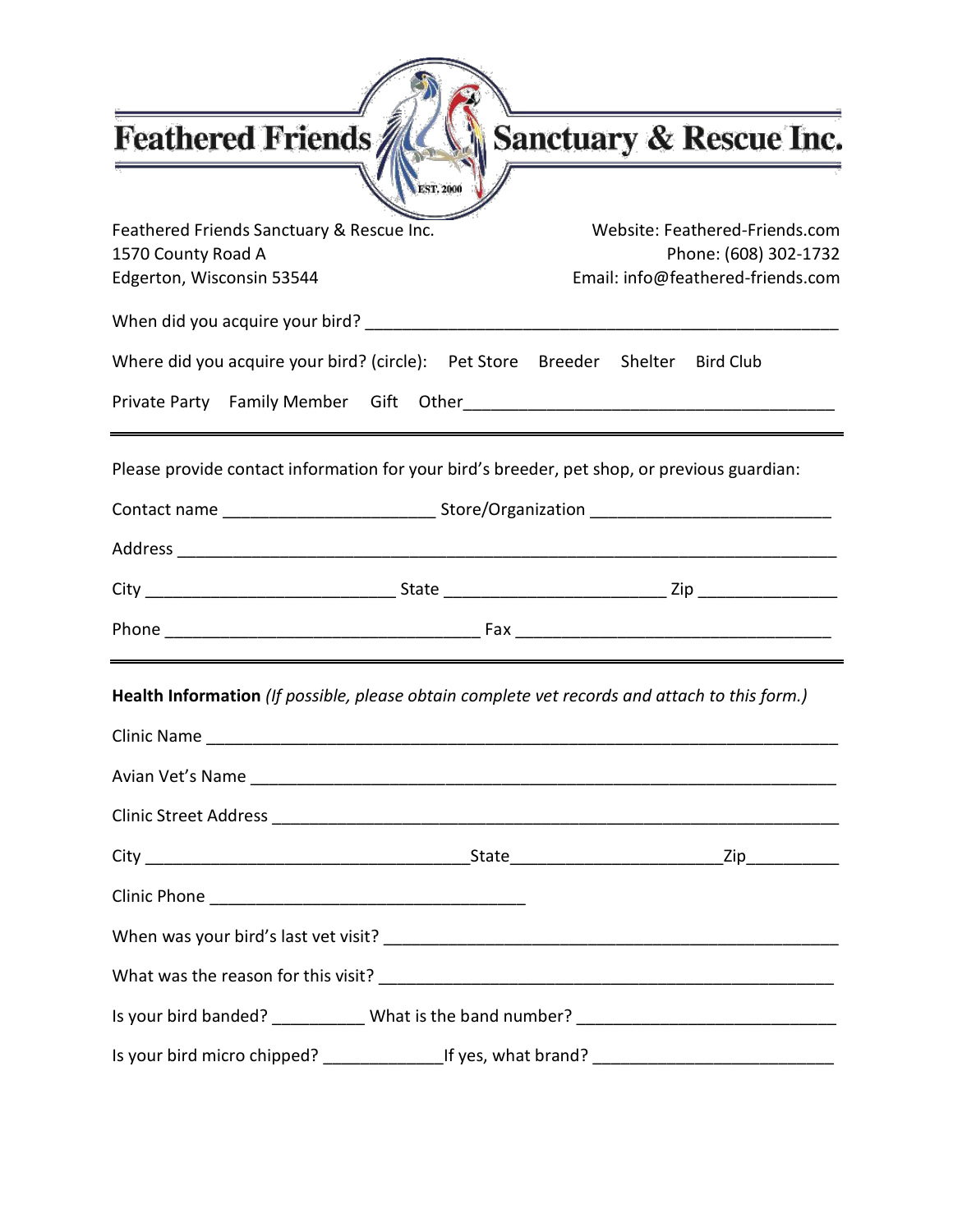|  |  |  | <b>Feathered Friends</b> |  |  |
|--|--|--|--------------------------|--|--|
|--|--|--|--------------------------|--|--|

# Sanctuary & Rescue Inc.

| Feathered Friends Sanctuary & Rescue Inc.<br>1570 County Road A                                     | Website: Feathered-Friends.com<br>Phone: (608) 302-1732 |
|-----------------------------------------------------------------------------------------------------|---------------------------------------------------------|
| Edgerton, Wisconsin 53544                                                                           | Email: info@feathered-friends.com                       |
|                                                                                                     |                                                         |
| Does your bird have any disabilities or sustained any injuries? __________ If yes, please explain   |                                                         |
| Has your bird ever had any surgeries? __________________If yes, please explain ____________________ |                                                         |
| Has your bird ever been treated for any diseases or medical conditions? _____________ If yes,       |                                                         |
| Has your bird ever taken any medication? ___________If yes, please list and give reason _________   |                                                         |
| Has your bird ever been on herbal or other alternative therapies? ______________ If yes, please     |                                                         |
| <b>Diet Information</b>                                                                             |                                                         |
|                                                                                                     |                                                         |
|                                                                                                     |                                                         |
| <b>Behavior</b>                                                                                     |                                                         |
| Is your bird comfortable being handled? ________ Please explain ___________________________________ |                                                         |

**SALE** 

**EST. 2000**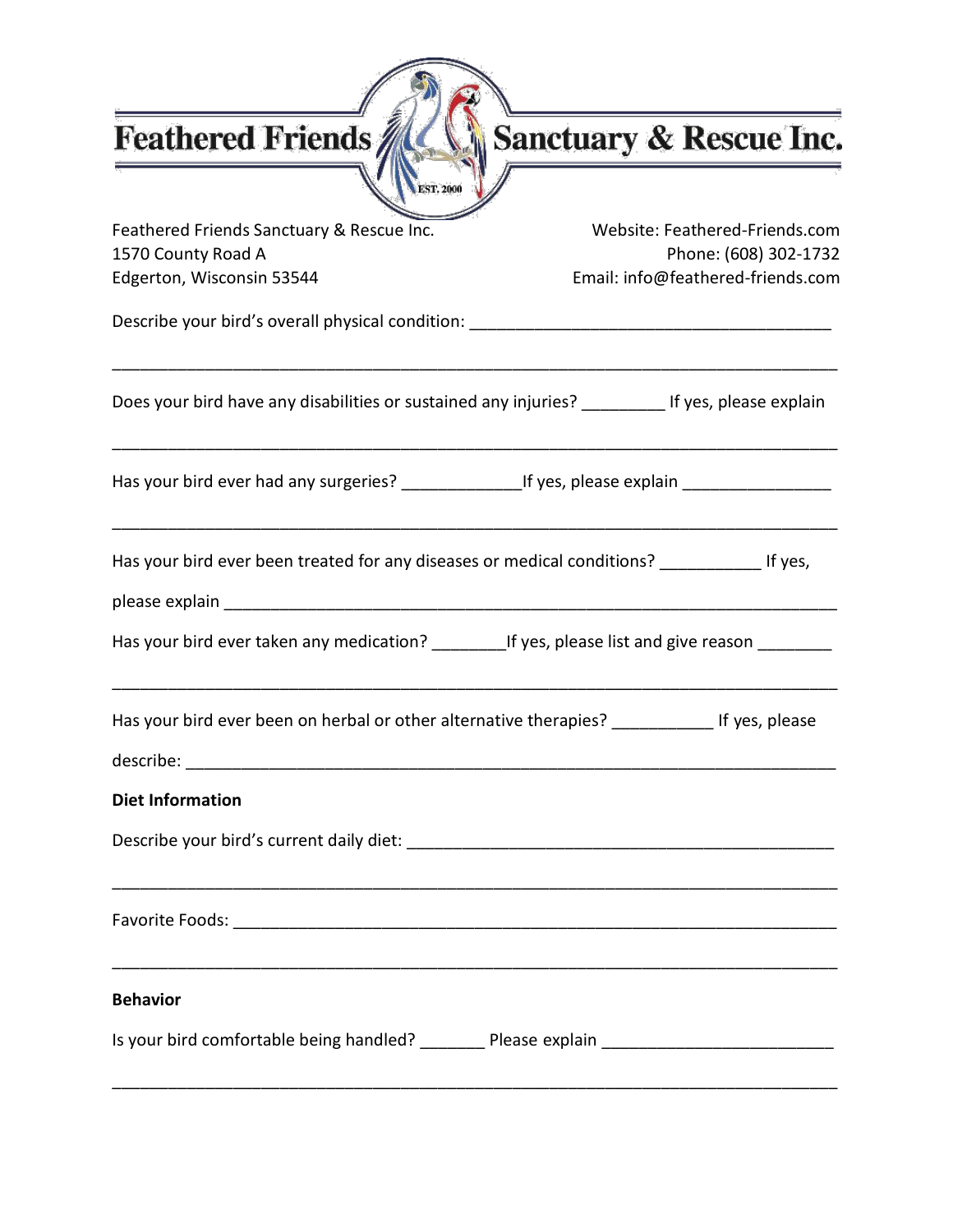Sanctuary & Rescue Inc.

| <b>EST. 2000</b>                                                                                        |                                                         |
|---------------------------------------------------------------------------------------------------------|---------------------------------------------------------|
| Feathered Friends Sanctuary & Rescue Inc.<br>1570 County Road A                                         | Website: Feathered-Friends.com<br>Phone: (608) 302-1732 |
| Edgerton, Wisconsin 53544                                                                               | Email: info@feathered-friends.com                       |
|                                                                                                         |                                                         |
| Does your bird like being petted or touched? ________ Please explain ______________________________     |                                                         |
| Are there any other birds or pets in your home? ______ If yes, please list (breeds etc.) _______        |                                                         |
| Does your bird get along with other birds or pets? ___________ If yes, please describe: _______         |                                                         |
|                                                                                                         |                                                         |
|                                                                                                         |                                                         |
| Does your bird like visitors in the home __________ Please explain ________________________________     |                                                         |
| Does your bird have any known behavioral problems (e.g., screaming, plucking, chewing, biting,          |                                                         |
| Is there anything that your bird is afraid of or dislikes (brooms, vacuums, kids, dogs, noises, colors, |                                                         |
|                                                                                                         |                                                         |

Ń